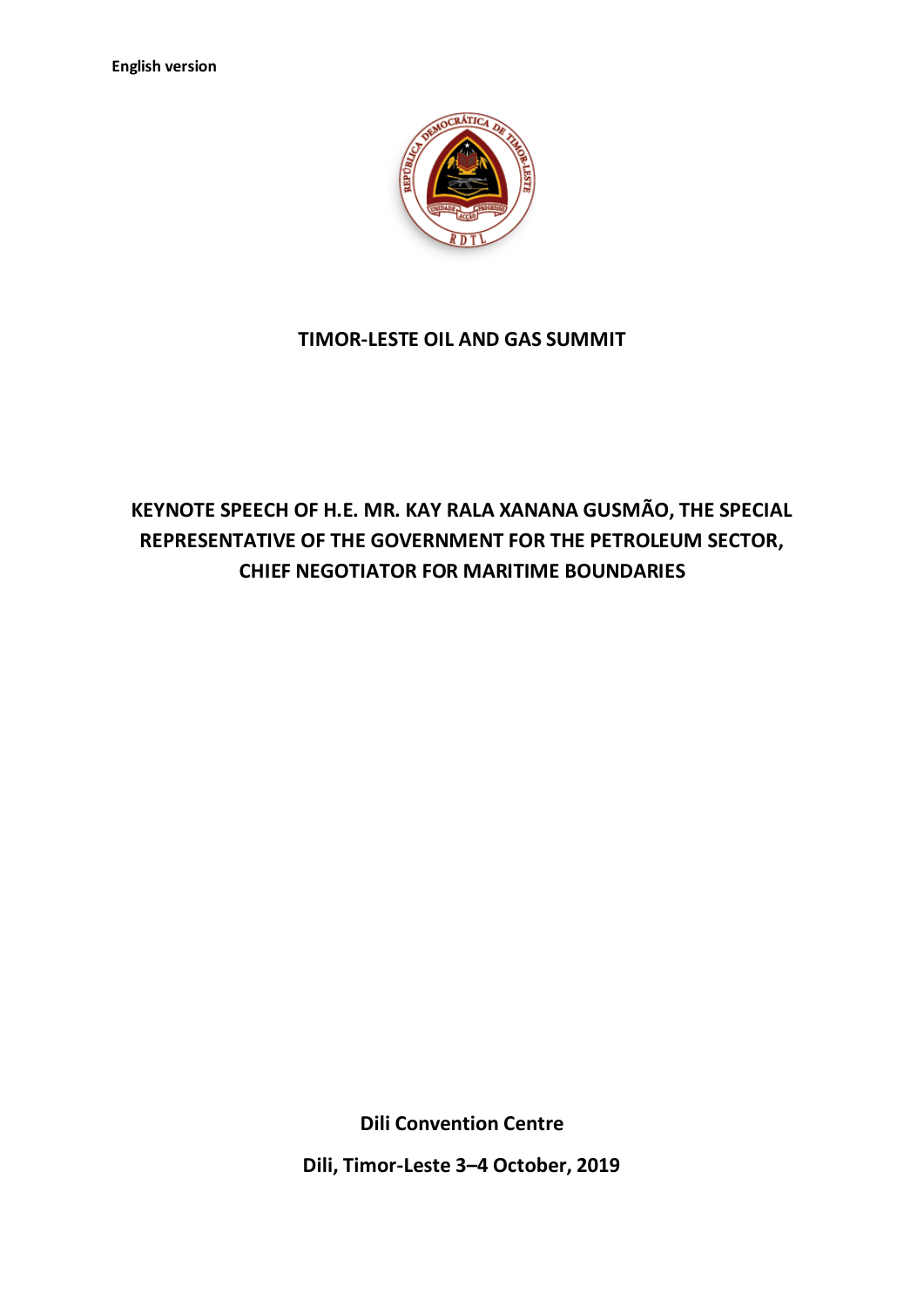His Excellency, Taur Matan Ruak, Prime Minister of the Democratic Republic of Timor-Leste

His Excellency, Dr Jose Ramos Horta Members of Parliament Members of Government Ambassadors and Diplomats Distinguished Delegates

Ladies and Gentlemen,

It is a great pleasure to welcome you to the first Timor-Leste Oil and Gas Summit and speak about the potential of our country and our plans for the future.

I therefore want to thank you for your presence here and reinforce its importance to us as Timorese.

On 30 August we celebrated the 20<sup>th</sup> Anniversary of the Referendum in which our people bravely exercised their right to self-determination and voted for independence. On this occasion, we reflected on the heavy sacrifices that were made in the struggle for our freedom but we also celebrated the future promise of our nation.

As part of the celebrations, on 30 August, Timor-Leste and Australia exchanged Diplomatic Notes to bring into force the Treaty Between Australia and the Democratic Republic of Timor-Leste Establishing Maritime Boundaries in the Timor Sea. This was an historic step to achieve sovereignty over our seas and maritime rights in accordance with international law.

An important part of these rights relates to the seabed and its exploitation. In preparation for the signing of the Treaty, it was necessary to agree on Transitional Arrangements for the Production Sharing Contracts in the Timor Sea.

And so, on 28 August, after 18 months of negotiations, six new Production Sharing Contracts with ten oil and gas companies were signed, nine of which were international companies. These contracts will allow for the continued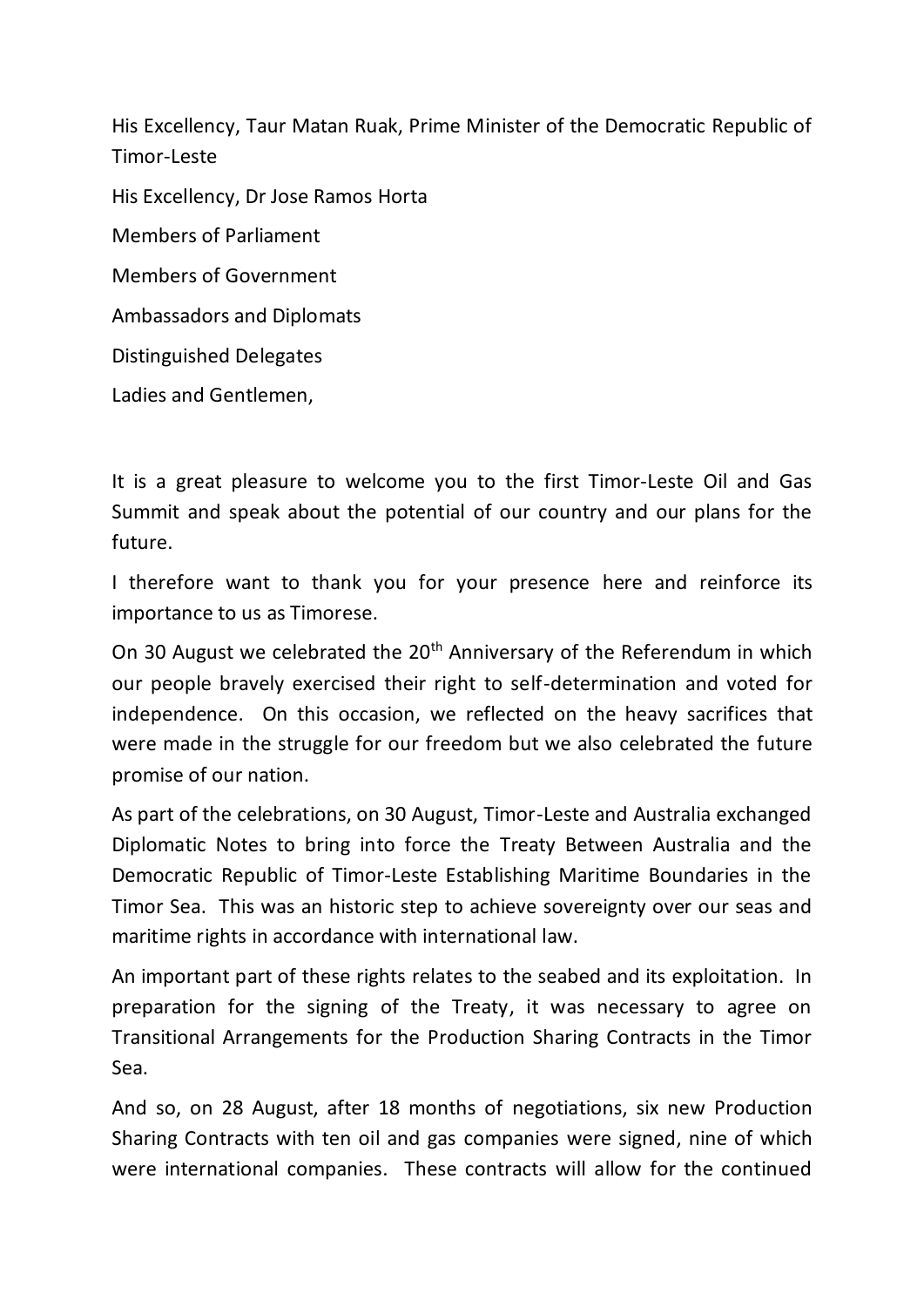development of our petroleum industry under the new Maritime Boundary Treaty.

Ladies and gentlemen,

The petroleum sector is a key pillar supporting the development of our country. Along with tourism and agriculture, the Timor-Leste *Strategic Development Plan* designates petroleum as a strategic industry that will underpin our economic growth, job creation and our future progress as a successful and stable nation.

The *Strategic Development Plan* aims to secure the opportunities of the petroleum sector for our people through employment and training, building our national petroleum company Timor Gap, delivering the Tasi Mane project on our south coast and developing petroleum related industries across our country.

This first ever International Oil and Gas Summit held in Timor-Leste provides the opportunity to discuss these plans, engage with participants in the industry, talk to potential investors and move forward together to develop our nation.

We have already come a long way. We have established the Petroleum Fund to provide full transparency and proper management of our petroleum revenue for current and future generations. We were only the third nation in the world, and the first in Asia, to sign and fully comply with the Extractive Industries Transparency Index.

We have built our national oil company Timor Gap and – importantly – we are training the Timorese people so that they can make the most of the opportunities provided by our development. So far, we have supported over 200 Masters students and over two thousand under-graduate students to undertake formal education in the petroleum industry.

As you know, we are now working on the Tasi Mane Project to build our petroleum industry on our south coast. This project includes the development of the Suai Supply base, a refinery at Betano, and the Beaco LNG Plant, which will allow us to exploit the Greater Sunrise field and the opportunities provided by oil and gas in our region.